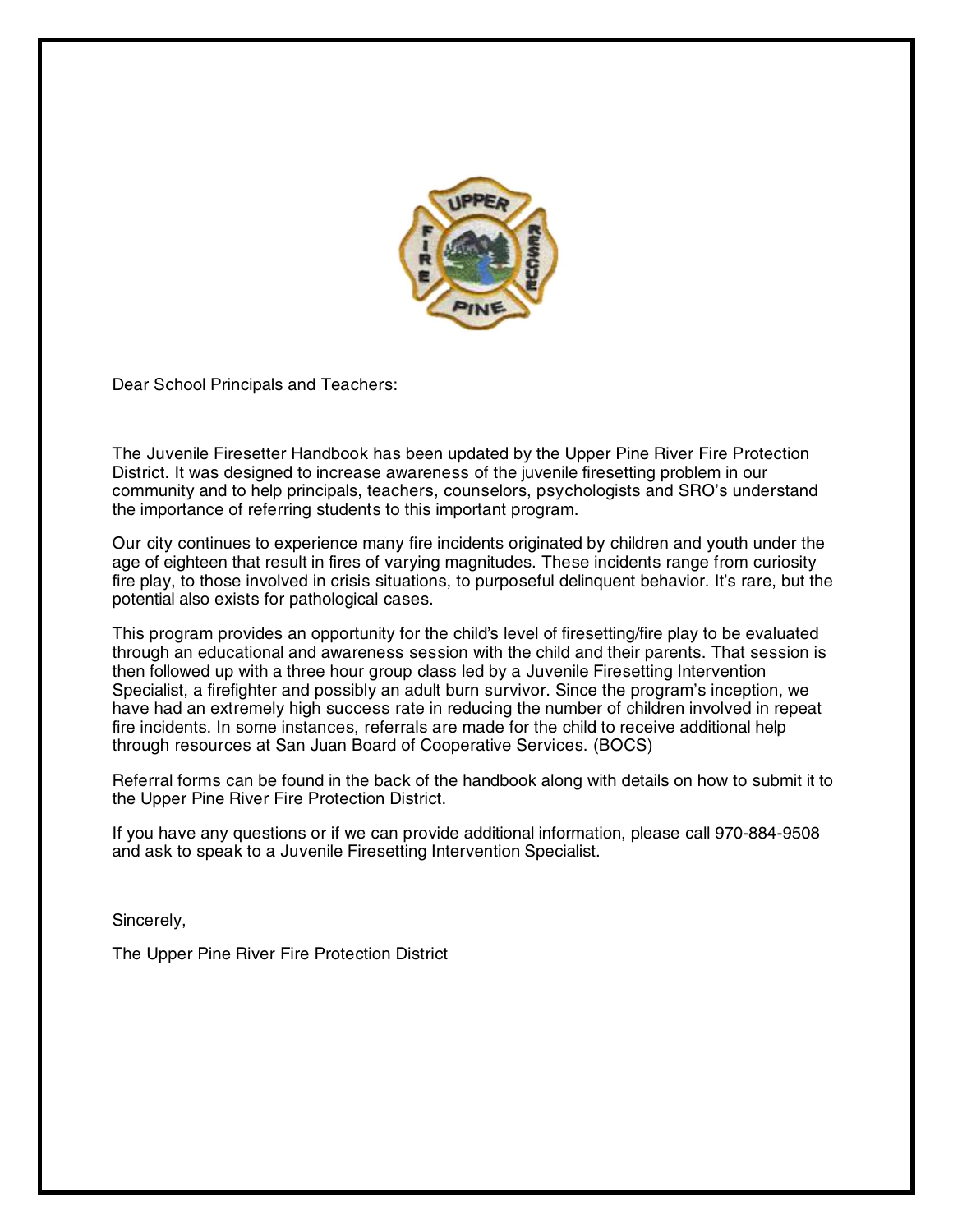## **Upper Pine River Fire Protection District Juvenile Firesetter Intervention Program**

**Juvenile Firesetter Intervention Program Division of the Fire Marshal 515 Sower DR Bayfield, Colorado 81122 Phone 970-884-9508**

The 2003 International Fire Code, Chapter 4 Section 401.3 states – In the event that an unwanted fire occurs on a property (school), the owner or occupant shall immediately report such condition to the fire department. Building employees and tenants shall implement the appropriate emergency plans and procedures. No person shall, by verbal or written directive, require any delay in the reporting of a fire to the fire department.

**This means, that by law, all fires, ignitions or explosions shall be reported; even when the fire was put out by a school employee, or student.**

**Upper Pine River Fire Protection District**

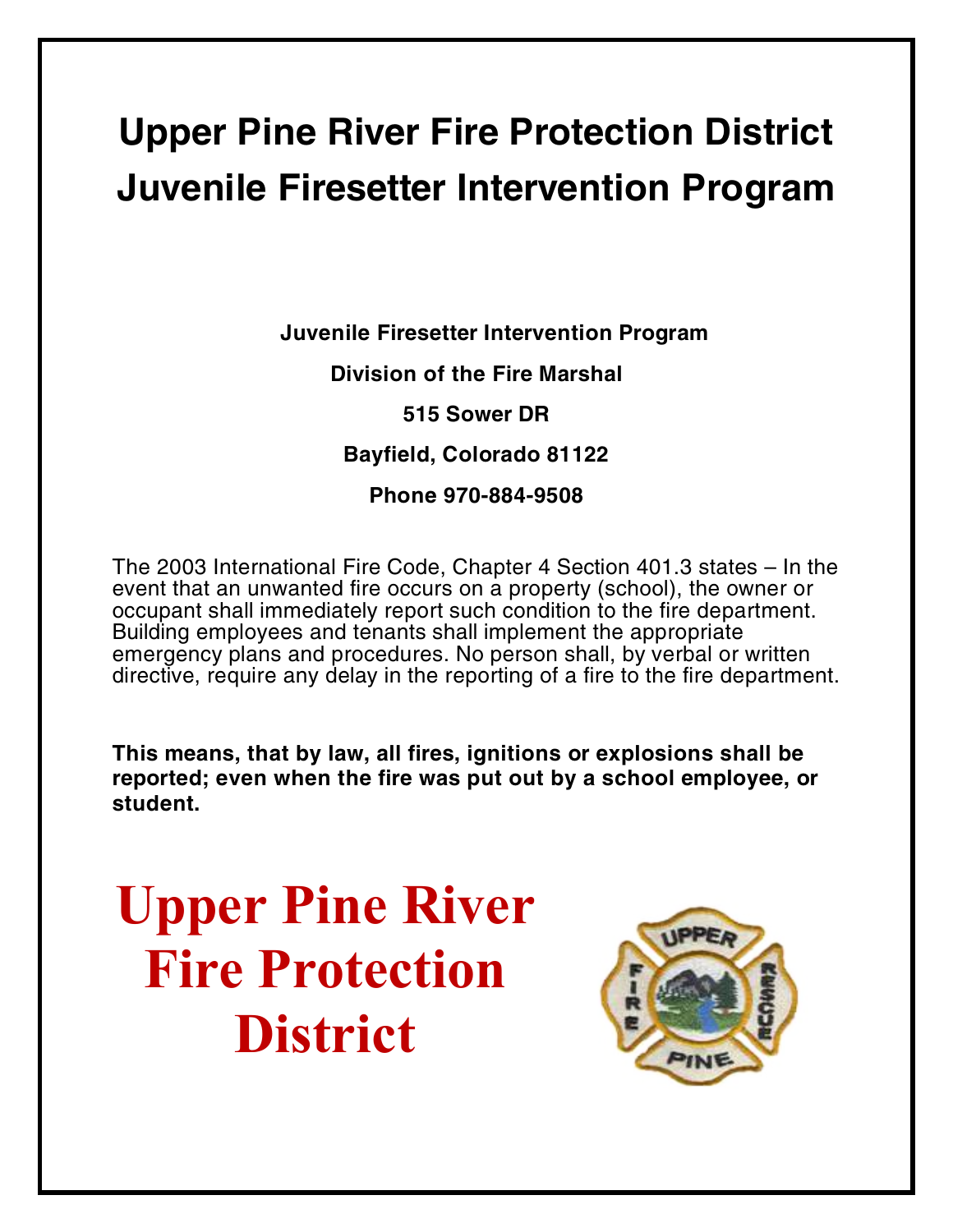**Juvenile Firesetter Intervention Handbook**

# **For School Personnel**



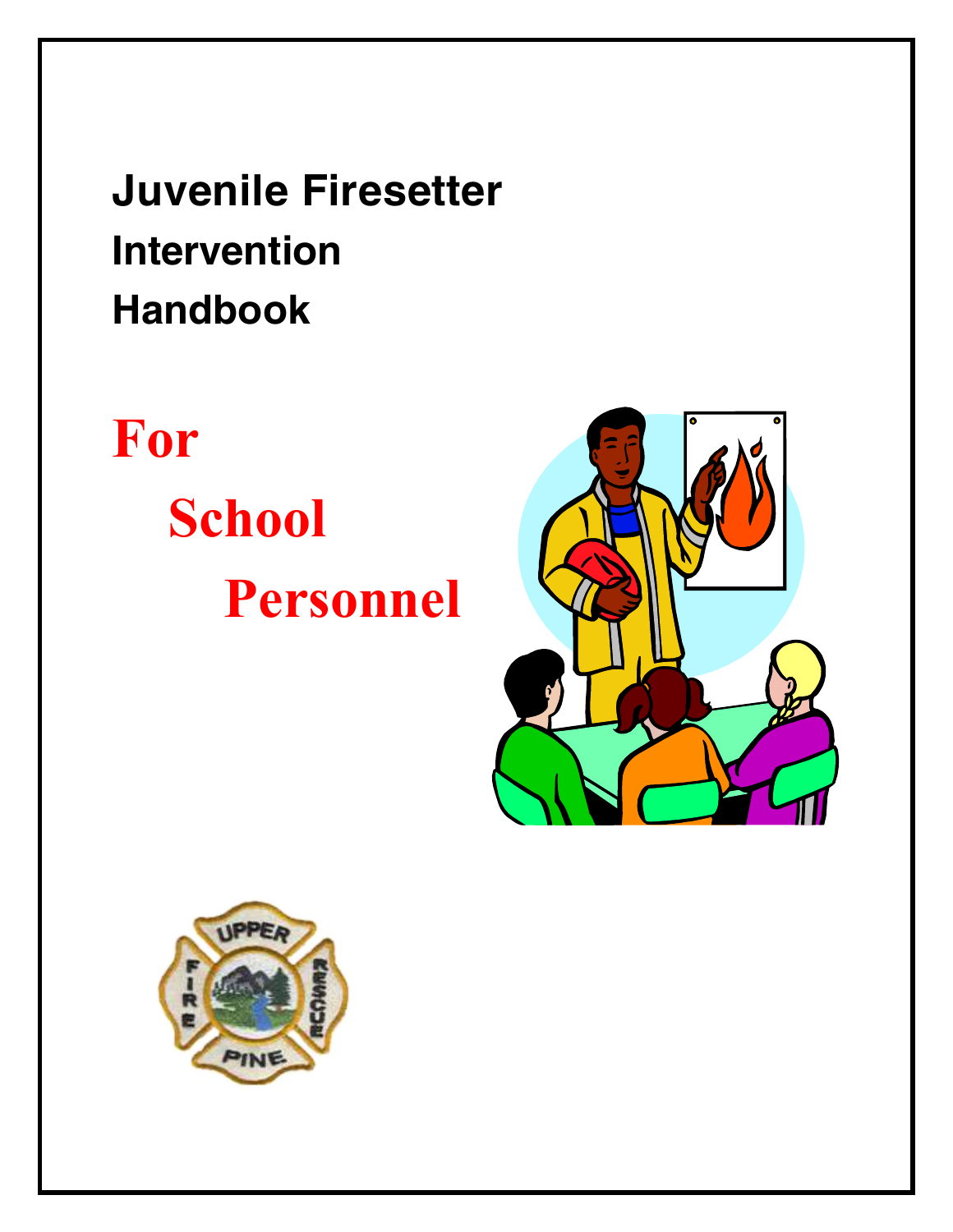## **Table of Contents**

| <b>Page</b>                                      |
|--------------------------------------------------|
|                                                  |
|                                                  |
|                                                  |
|                                                  |
|                                                  |
| School Fire Information and Mandatory Reporting5 |
|                                                  |
| What to do if a child brings matches             |
|                                                  |
|                                                  |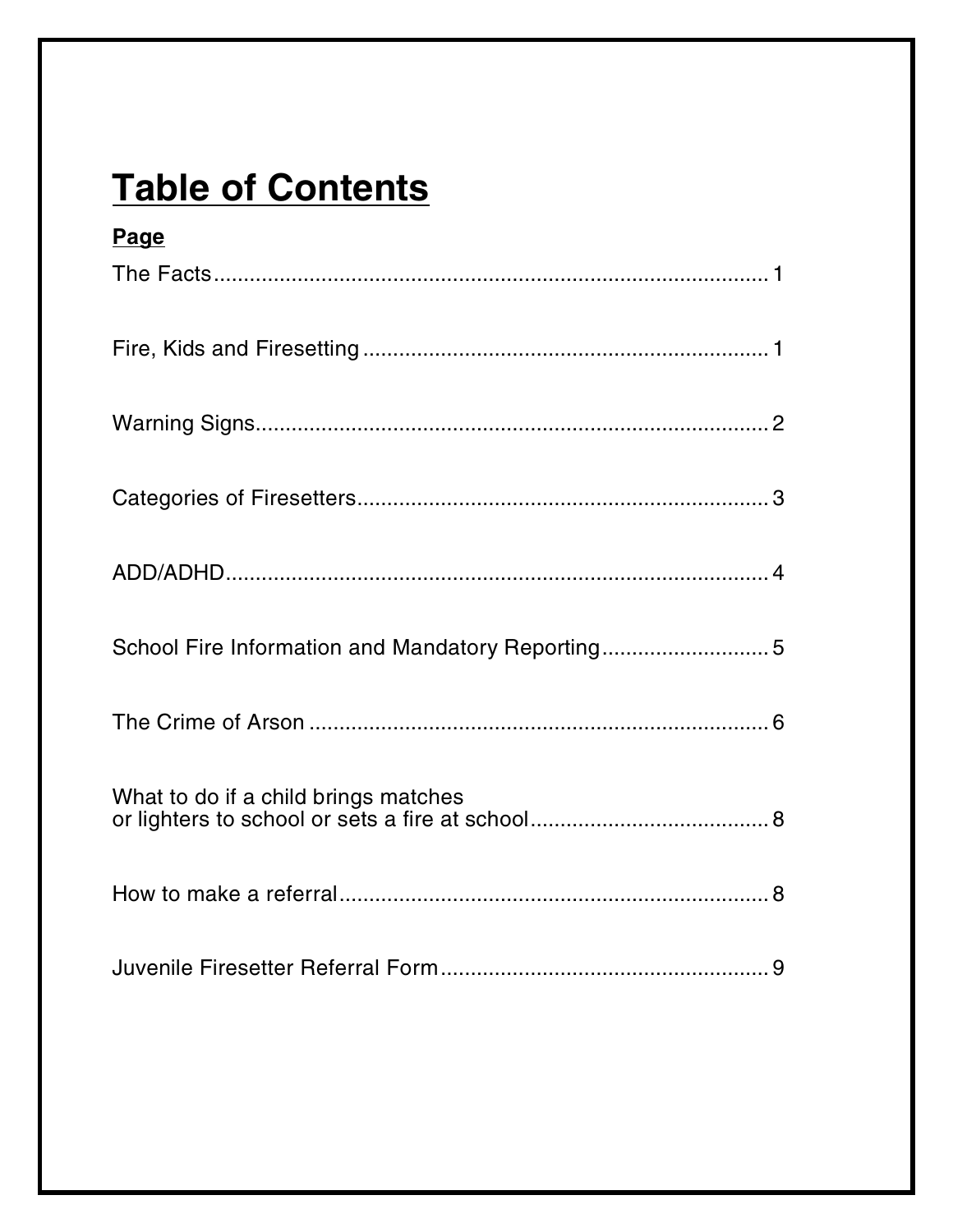## **The Facts**

Nationwide there are fires that have been set in schools. These fires can result in a significant amount of property damage/loss to our communities. Statistically, for every reported child set fire, ten other child set fires occur that are never reported. Nationally, 85% of all children killed in fires die as a result of a fire they started. With these sobering statistics, it is easy to see the need for prevention and intervention with children and firesetting and fireplay.

## **Fire, Kids and Firesetting**

Fire- It fascinates and terrifies us. It is critical to our existence. But, uncontrolled, it can cause death, injuries and property destruction.

The unsupervised, experimental, mischievous or illegal use of fire by children in the United States has become a major threat to personal safety and property. In Colorado numerous juveniles have been arrested for arson. Bayfield, Colorado is no exception and the number of childhood fires due to firesetting by children is alarming.

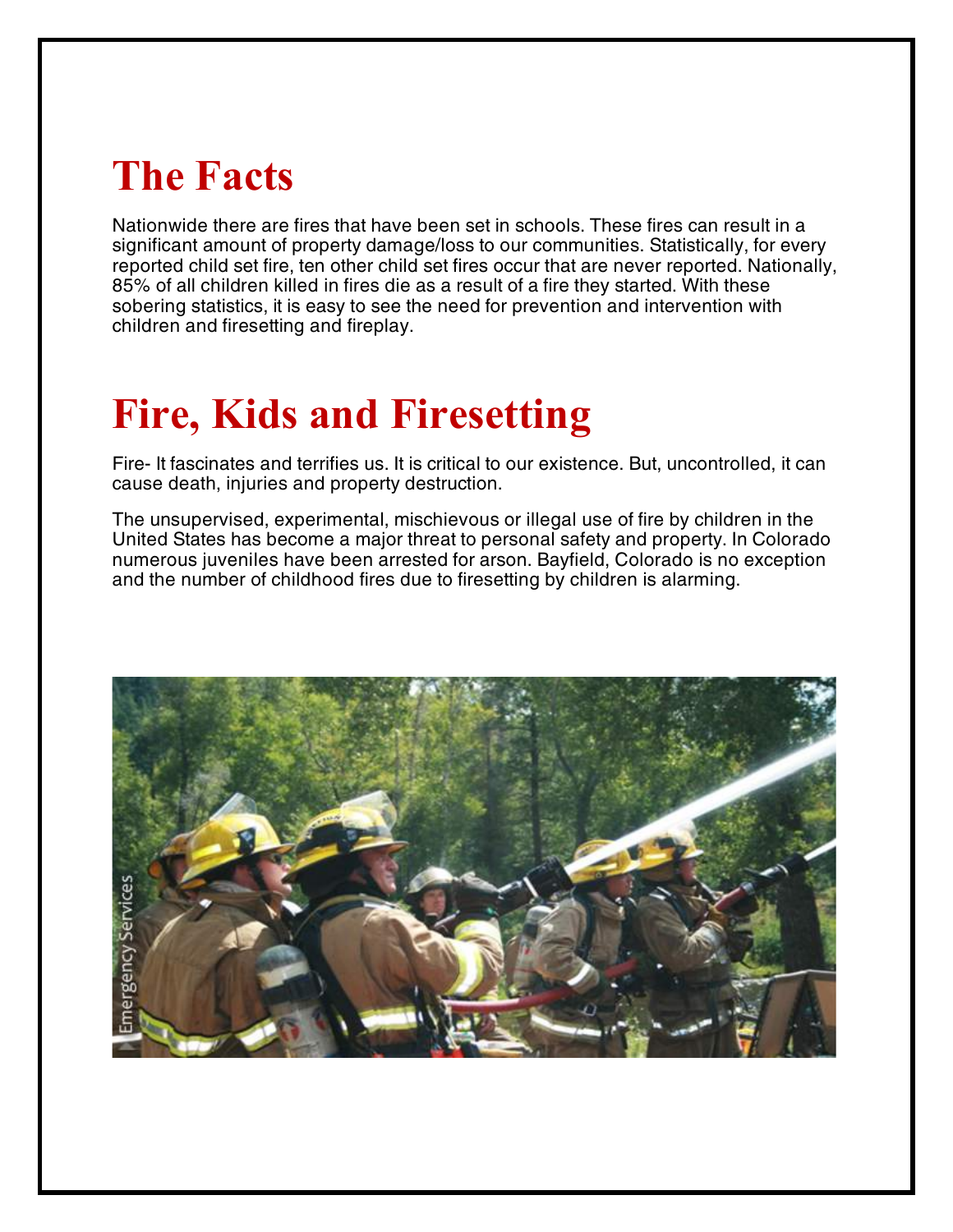# **Warning Signs**

The following is a list of "red flags" or indicators that a child may have a serious firesetting problem. If a child has set more than one fire, or has had more than one incident of fireplay, and one or more of the following, you are encouraged to seek professional help.

- Recent changes in behavior
- Attention deficits, temper tantrums, mood swings, impulsive behavior or excessive anger
- Problems at school such as discipline, learning problems or unexplained absences
- Other troublesome behaviors such as stealing or lying
- Drug or alcohol use
- Deliberate efforts to collect fire materials
- Failed to get help to extinguish a fire
- Shows extreme curiosity about fire
- Recent losses due to death, health, divorce, loss of friendships, moves, etc.
- History of being abused or neglected
- Sad, withdrawn appearance
- Poor self esteem
- Family stresses
- Daydreams about fire
- Boasts about fire sets
- Behaviors indicating they are a loner, a risk taker or a fighter
- Fire set out of anger or in response to a family problem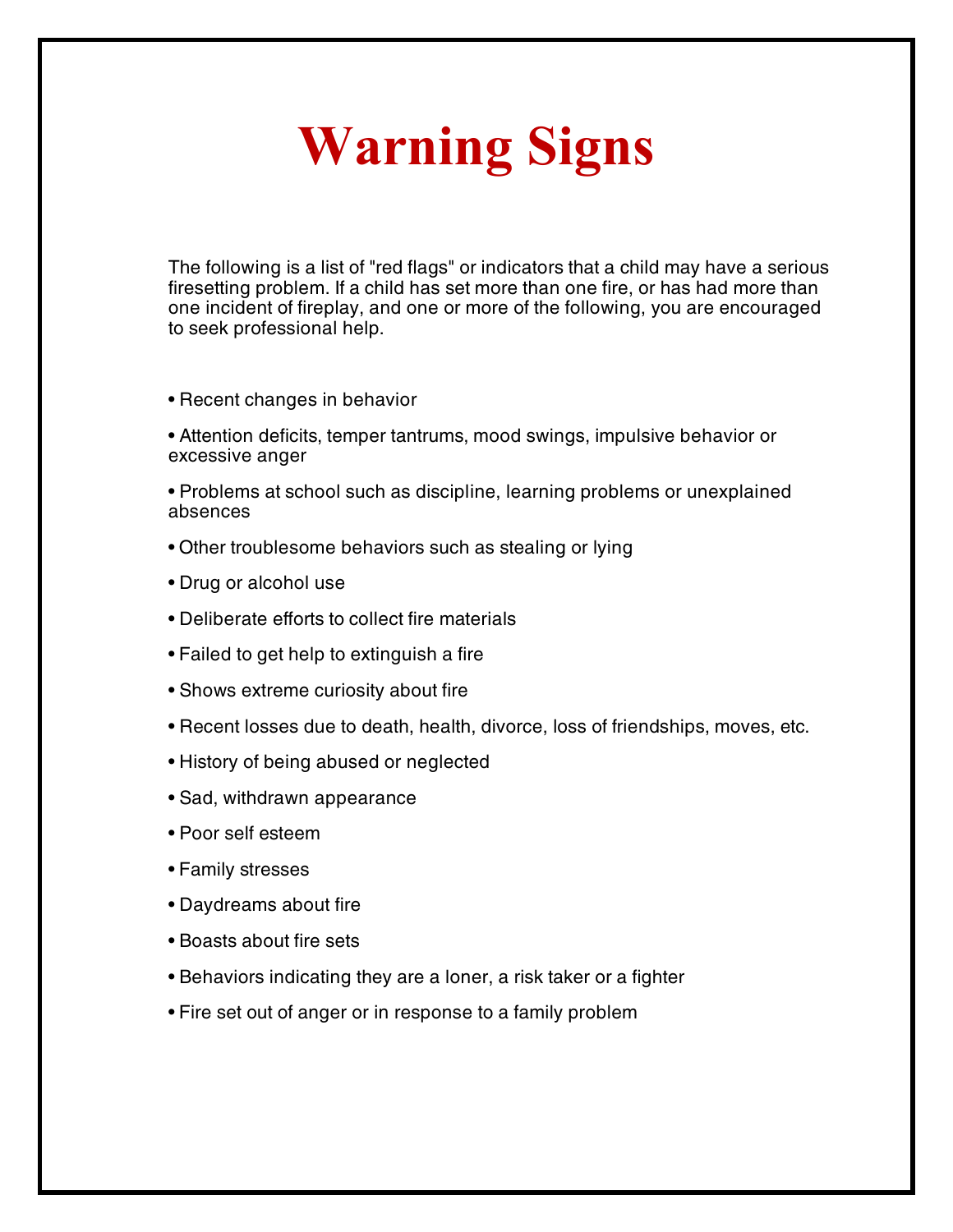# **Categories of Firesetters**

Juveniles can be described according to their risk for future involvement in unsupervised firestarting and intentional firesetting. Key psychological and social factors describe the profiles of at-risk youth.

### **Curiosity**

Firesetting occurs in kids who have a natural curiosity about fire, coupled with limited knowledge of the dangers of fire and an opportunity to obtain matches, lighters and accelerants.

#### **Crisis**

Acting out of an emotional state, anxious or worried, fires intentionally set, attention seeking control seeking, or a cry for help.

### **Delinquent**

Impulsive and irresponsible, school problems, or problems with home life, show offs, bad reputation, argumentative or angry, uncooperative, little or no remorse, doesn't recognize serious consequences.

### **Pathological**

Very serious and dangerous, "Pyromaniacs", arousal, fascination with fire, magical aspects of fire, hospitalization may be necessary.

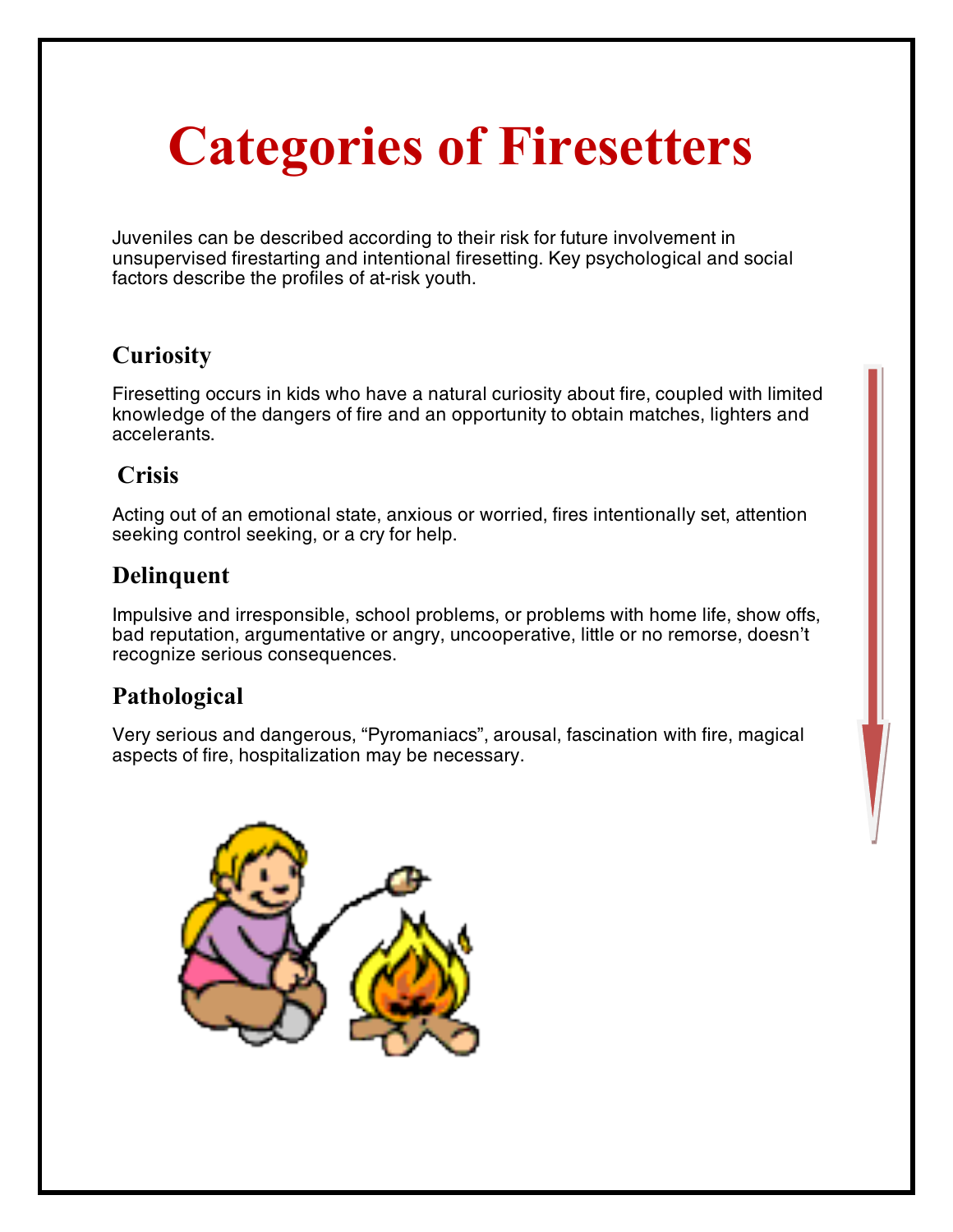# **ADD/ADHD and Firesetting**

Attention Deficit or Attention Deficit Hyperactivity Disorders are a common denominator with many juvenile firesetters. According to the National Institute of Mental Health, ADD/ADHD affects 3-5% of all children in the United States. The National Institute of Mental Health has identified the following three characteristics of ADD/ADHD:

1. **Inattention:** Children may have difficulty focusing on one task for any length of time. They live in the moment and often forget directions or rules given a short time ago. Playing with matches, lighters or candles may result in the child walking away from burning or smoldering objects they have just ignited.

2. **Impulsivity:** Children act quickly without thinking of the possible consequences of their behavior. They tend to act immediately when encountering interesting objects such as matches or lighters. The sense of adventure and excitement is very high in these children and contributes to the high risk of burn injury.

3. **Hyperactivity:** These children may exhibit a high activity or energy level. The high energy level coupled with a strong curiosity can lead to fire experimentation especially when parental supervision is lacking.

A diagnosis of ADD/ADHD requires a trained clinician with expertise in childhood disorders to thoroughly test and evaluate the child. The clinician, parent and teacher should develop intervention and treatment plans to afford this child an opportunity for success. Monitoring and reevaluation should be on a continuous basis. Children rely on parents and caregivers for nurturing, security, acceptance and stability. When conflicts, distress, substance abuse, instability or death occur in the home, children become unsettled, scared, angry, depressed or sad and attempt to resolve the issues in their own mind without having learned appropriate coping or problem solving skills. One way children attempt to cope and express their emotions is by setting a fire. A child's firesetting can place a family and neighborhood in extreme danger.

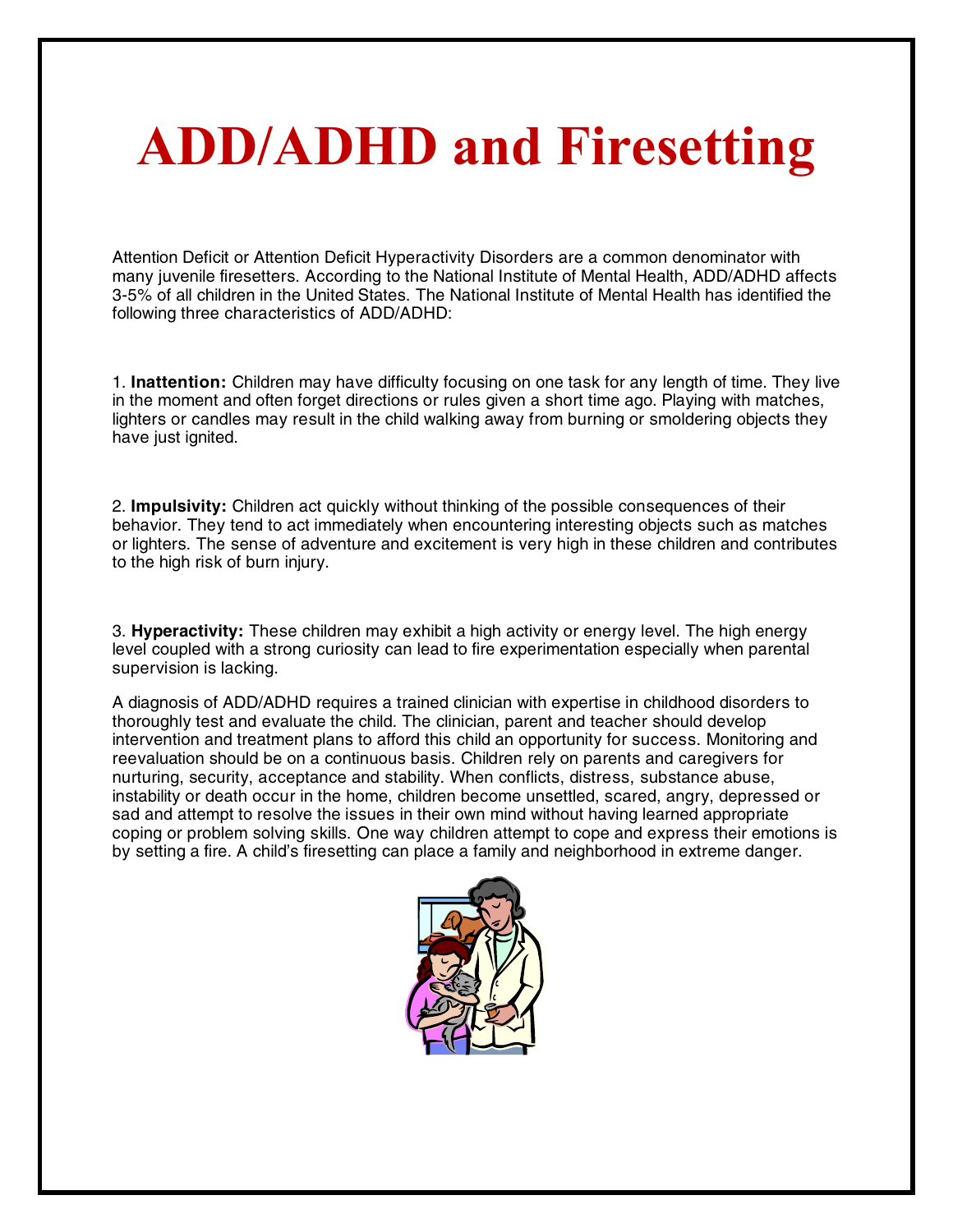# School Fires and Mandatory Reporting

The 2003 International Fire Code, Chapter 4 Section 401.3 states – In the event that an unwanted fire occurs on a property (school), the owner or occupant shall immediately report such condition to the fire department. Building employees and tenants shall implement the appropriate emergency plans and procedures. No person shall, by verbal or written directive, require any delay in the reporting of a fire to the fire department.

This means, that by law, all fires, ignitions or explosions shall be reported; even when the fire was put out by a school employee, or student.

#### **School fires include these potential scenarios:**



Using matches and lighters, a heated light bulb or magnifying glass to ignite combustibles in the school bathroom, hallways, locker-room, classroom or playground.



Lighting firecrackers, smoke bombs or other types of fireworks on school property.



Igniting paper or other products in a trashcan, dumpster or near a school campus.



Using chemicals to cause a fire in a science classroom or on other school property.



Making, possessing, and/or activating any kind of bomb-like device on or near a school campus.



Setting bushes, trees, brush or grass on fire on or near a school campus.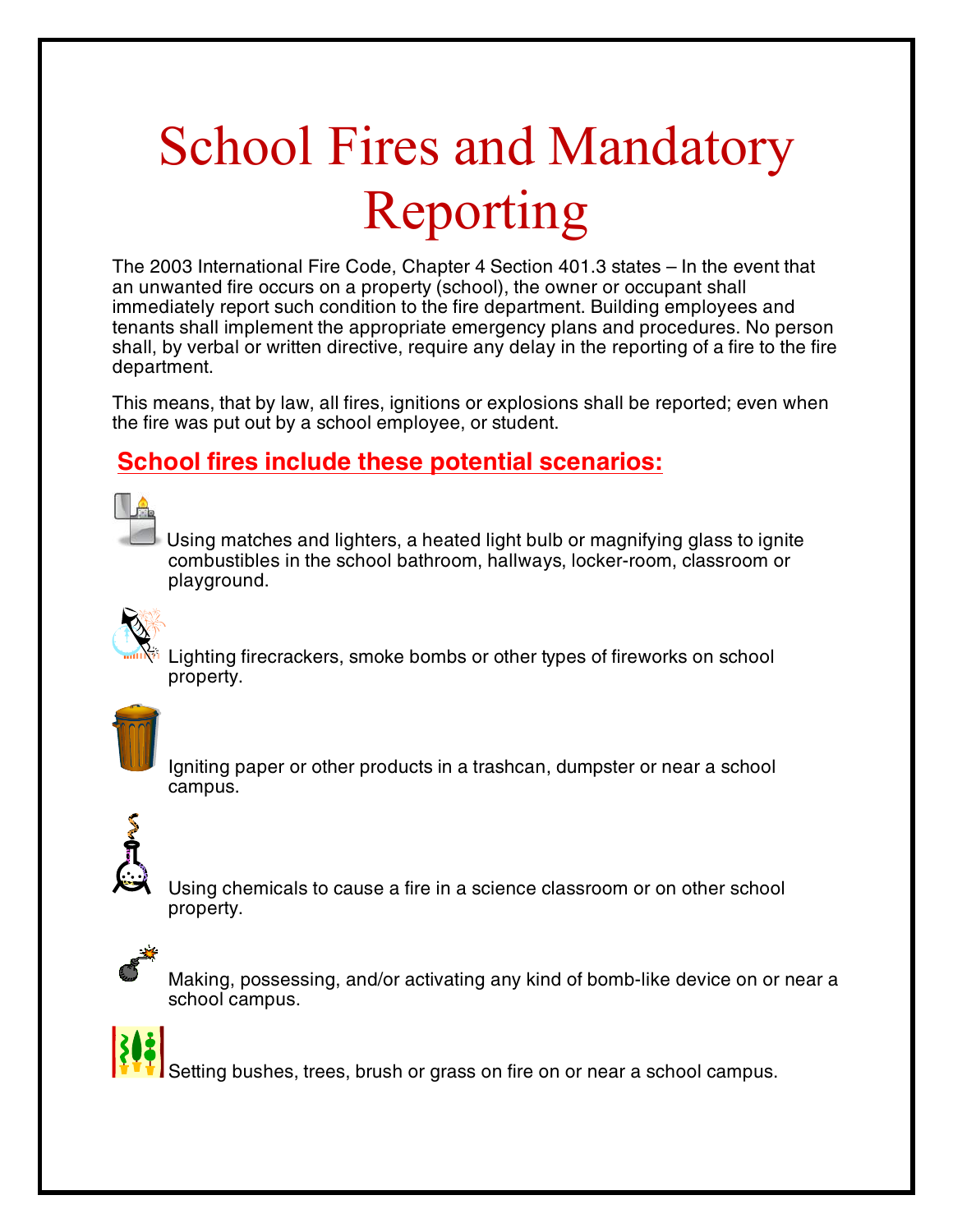## The Crime of Arson

The law in the state of Colorado is very specific as it relates to fireworks, reckless burning, and arson, regardless of where the offense occurs. One thought to consider is that a child can be arrested in Colorado at the age of ten for setting a fire even if he/she did not mean for the fire to damage anything or get out of control. Colorado has four "degrees" of arson, a statute dealing with woods and prairies, and a municipal code for illegal fireworks. Children ten years of age or older can be arrested for any one of these statutes.

#### **Arson in the First Degree – 18 - 4 - 102:**

This crime involves the burning of a building or occupied structure. First degree arson is proved by showing beyond a reasonable doubt that the offender knowingly set fire to, burned, or caused to be burned any building or occupied structure of another without owner's consent. First degree arson is a class 3 felony.

#### **Arson in the Second Degree – 18 - 4 - 103:**

This crime involves the burning of any "property" (other than a building or occupied structure) of another. Second degree arson is proved by showing beyond a reasonable doubt that the offender knowingly set fire to, burned, or caused to be burned any property (not a building or occupied structure) of another without that person's consent. Second degree arson is a class 4 felony if the damage is \$100.00 or more, or a class 2 misdemeanor if the damage is less than \$100.00.

#### **Arson in the Third Degree – 18 – 4 - 104:**

This crime involves the burning of property with the intent to defraud. Third degree arson is proved by showing beyond a reasonable doubt that the offender by means of fire or explosives intentionally damaged any property with the intent to defraud. Third degree arson is a class 4 felony.

#### **Arson in the Fourth Degree – 18 - 4 - 105:**

This crime involves the reckless starting of a fire or causing an explosion. The penalty depends upon whether the act endangers persons or property. Fourth degree arson is proved by showing beyond a reasonable doubt that the offender knowingly or recklessly starts or maintains a fire or causes an explosion on his own property or that of another and places another person in danger of death or serious bodily injury, or any building or occupied structure of another in danger of damage. Fourth degree arson is a class 4 felony if a person is endangered, a class 2 misdemeanor if only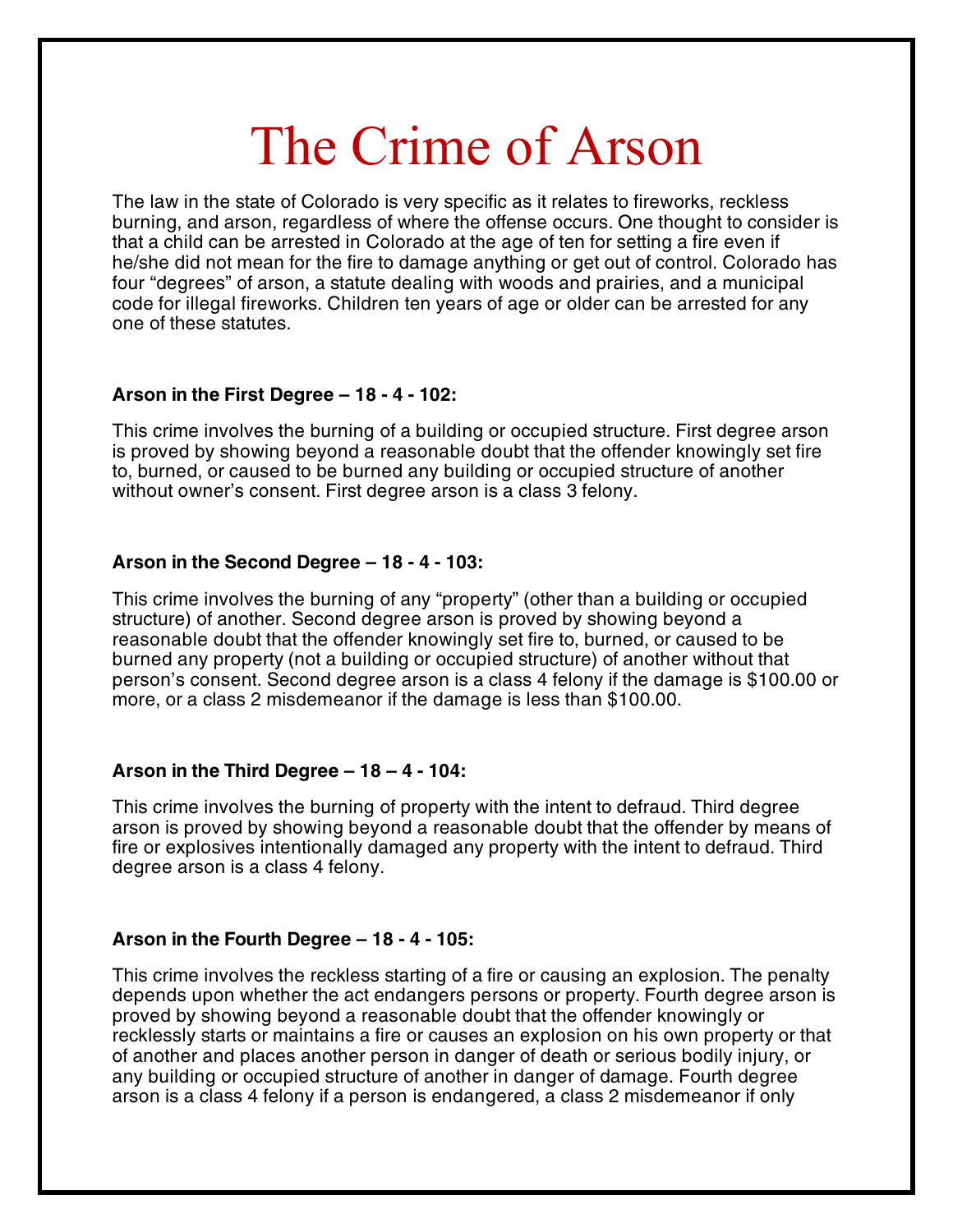property worth more than \$100.00 is endangered, or a class 3 misdemeanor if only property worth less than \$100.00 is endangered.

#### **Firing Woods and Prairie – 18 – 13 – 108:**

On property of another the offender knowingly and without lawful authority or with criminal other than their own. Spreading to property of another the offender knowingly or with criminal negligence set a fire/caused a fire to be set, and permitted that fire to pass from their own grounds to the injury of any other person. Firing Woods and Prairie is a class 2 misdemeanor.

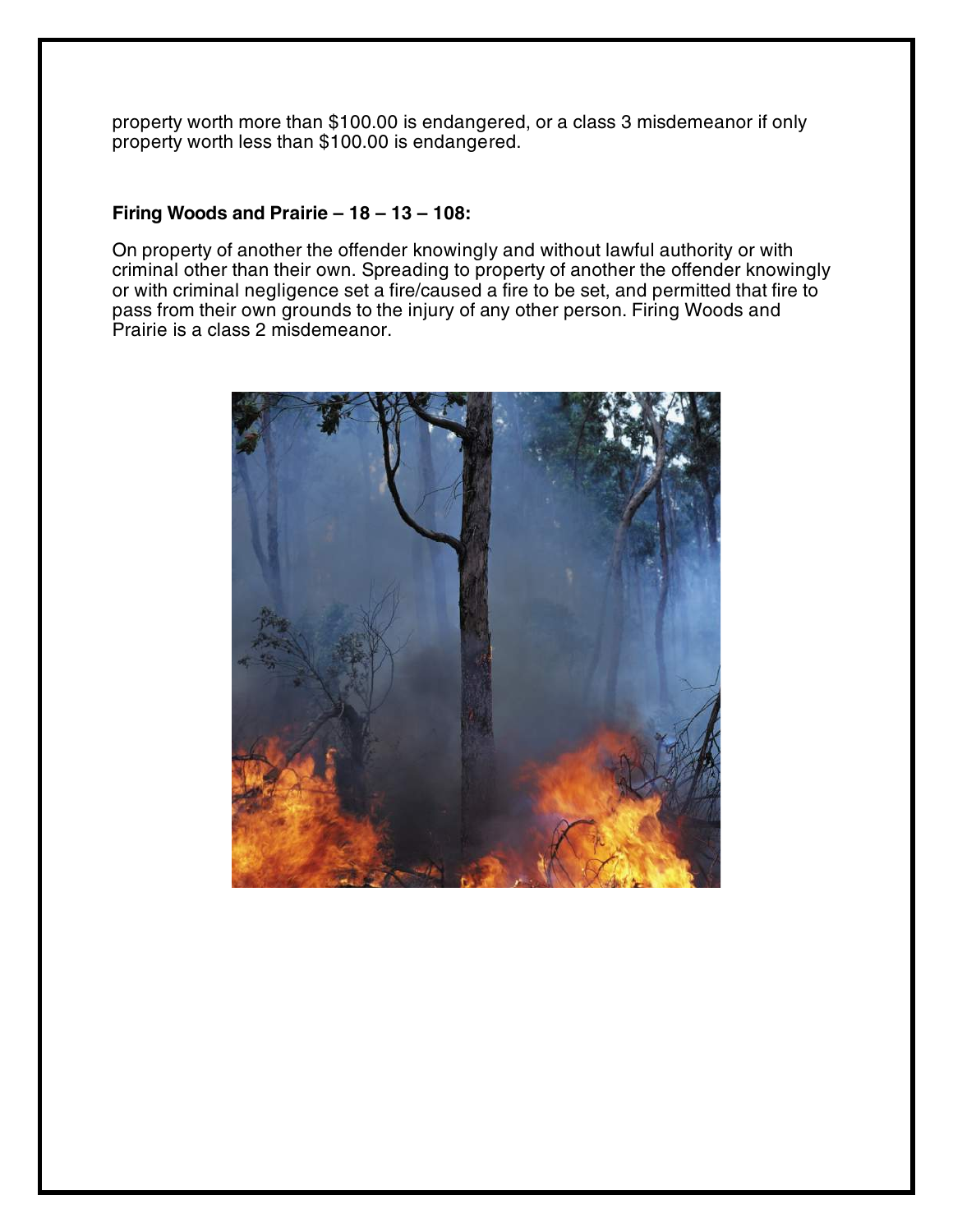### **What to do if a Child Brings Matches or Lighters to School or Sets a Fire at School**

**Follow state laws and school policies and procedures: The 2003 International Fire Code, Chapter 4 Section 401.3 states – In the event that an unwanted fire occurs on a property (school), the owner or occupant shall immediately report such condition to the fire department.** 

• Do not just chalk it up to kids being kids, this child may be sending a message that he/she needs help.

 • As part of your school discipline policy, incorporate mandatory attendance in UPRFPD's juvenile firesetter intervention program

 • Notify the counselor or social worker of the firesetting incident and have him/her work with the student to find out why they set the fire.

 • After the fire or incident, call 979-884-9508 (even if the fire was small and was school personnel). This child is in need of assistance.

• Notify the child's parent or guardian of the incident, and make a referral to the Upper Pine River Fire Protection's Juvenile Firesetter Intervention Program at 970-884-9508.

### **How to Make a Referral**

**Step I:** Immediately call 9-1-1 to report the fire.

**Step II:** Contact the child's parent/guardian and have them respond to the school to meet with school administrators, and in some cases a fire investigator. If your school has an SRO, they should be contacted too.

**Step III:** Contact the Upper Pine River Fire Protection District (970-884-9508) immediately after the fire incident. Have the child's biographical information available including their name, parent/guardian name, address and telephone number, child's age and date of birth. Please be able to provide information on the fire including the type of ignition source, location of fire, amount of damage, and if there were any injuries.

See Pg. 7 for the Juvenile Firesetter Referral Form. Please feel free to copy it and fax the completed form to: 970-884-2444 - Attention: JFS Program.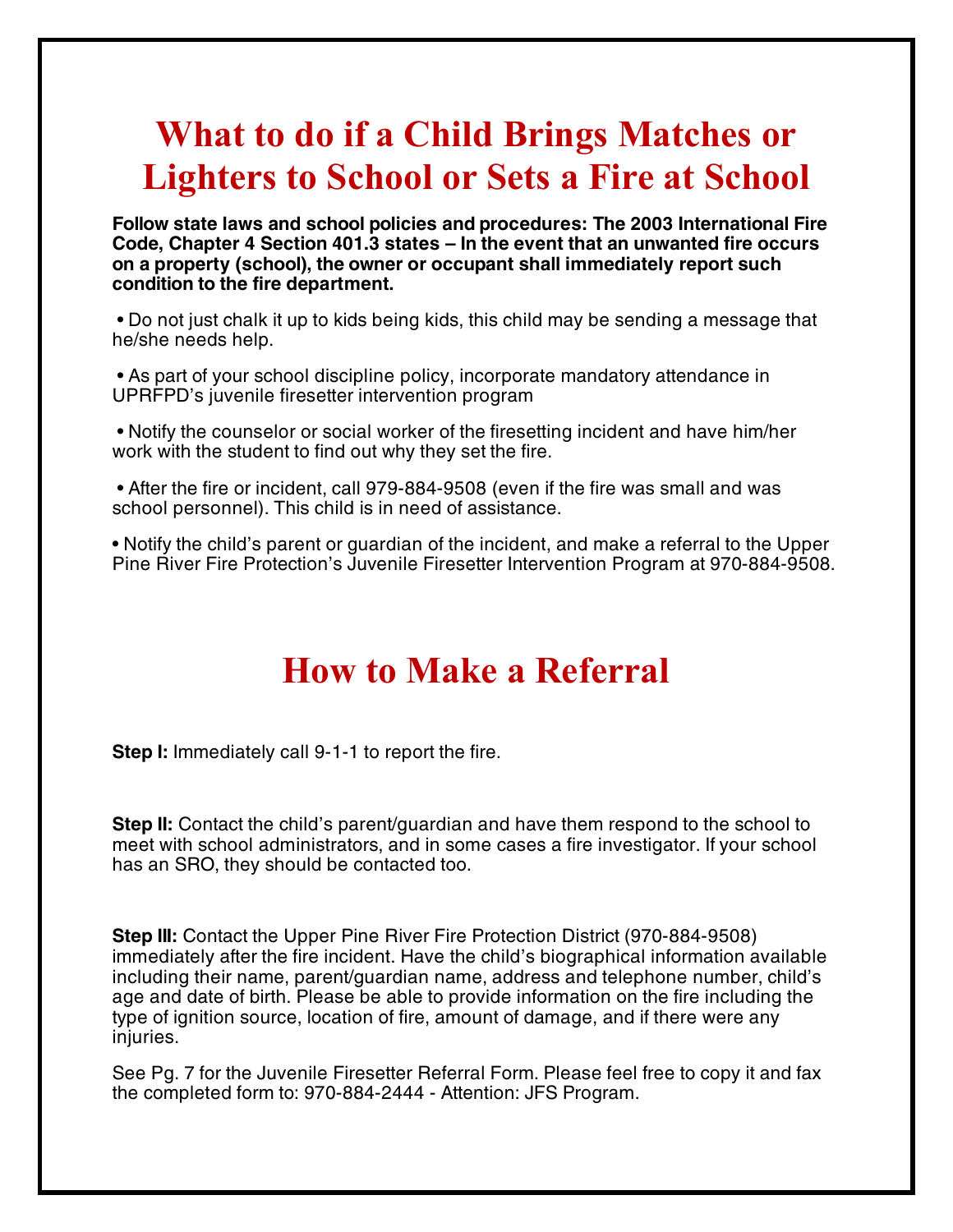

### **Upper Pine River Fire Protection District Juvenile Firesetter Intervention Program Incident Referral**

| Referring Person's Name: Phone: _________                        |
|------------------------------------------------------------------|
| Agency: UPRFPD______ Court______ Parent______ Outside FD -______ |
|                                                                  |
| Age:_______                                                      |
| Grade:                                                           |
|                                                                  |
|                                                                  |
|                                                                  |
|                                                                  |
|                                                                  |
|                                                                  |
|                                                                  |
|                                                                  |
|                                                                  |
|                                                                  |
|                                                                  |
|                                                                  |
|                                                                  |
|                                                                  |